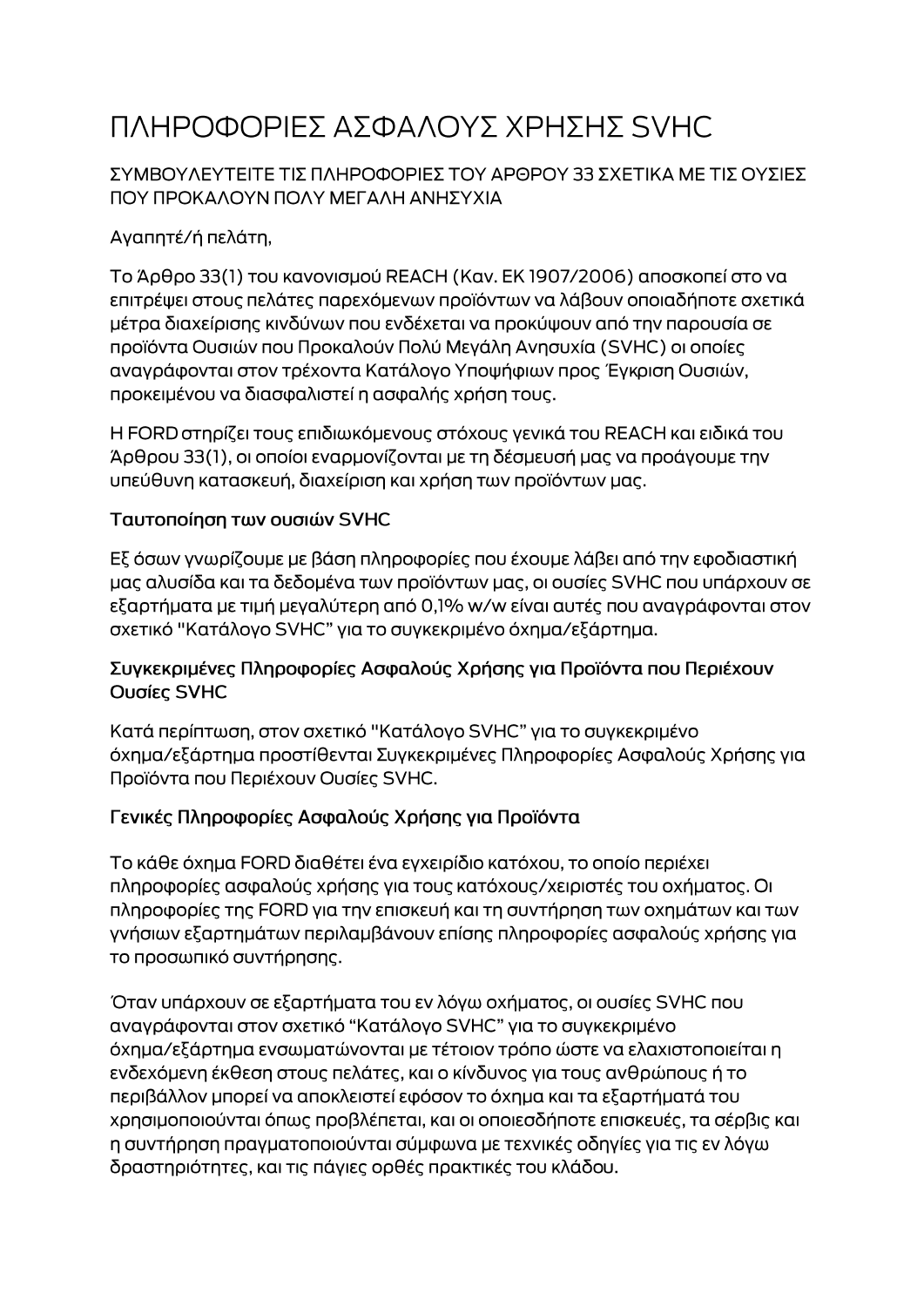Ένα όχημα που βρίσκεται στο τέλος του κύκλου ζωής του πρέπει να απορρίπτεται νόμιμα στην Ευρωπαϊκή Ένωση σε Εξουσιοδοτημένη Εγκατάσταση Επεξεργασίας (ΑΤΕ). Τα εξαρτήματα του οχήματος πρέπει να απορρίπτονται σύμφωνα με την κατά τόπο ισχύουσα νομοθεσία και τις οδηγίες της τοπικής αρχής.

# Μοντέλο: Ford Courier

Κατάλογος SVHC βασισμένος στον κατάλογο υποψήφιων ουσιών του Ευρωπαϊκού Οργανισμού Χημικών Προϊόντων την 1η Ιανουαρίου 2022

Συγκεκριμένες Πληροφορίες Ασφαλούς Χρήσης για Προϊόντα που Περιέχουν Ουσίες SVHC

Δεν απαιτούνται συγκεκριμένες πληροφορίες ασφαλούς χρήσης – εφαρμόστε τις Γενικές Πληροφορίες Ασφαλούς Χρήσης για Προϊόντα

| <b>Commodity</b>                                                        | <b>REACH SVHCs</b>                                                   |
|-------------------------------------------------------------------------|----------------------------------------------------------------------|
| <b>A/C Compressor</b>                                                   | Lead[7439-92-1]                                                      |
| A/C Lines, Receiver Drier and<br><b>Accumulator</b>                     | Lead[7439-92-1]                                                      |
| <b>ABS/ESC Module</b>                                                   | Imidazolidine-2-thione[96-45-7]                                      |
|                                                                         | Lead[7439-92-1]                                                      |
| <b>Accessories</b>                                                      | 1,2-Dimethoxyethane[110-71-4]                                        |
|                                                                         | Hexahydromethylphthalic-anhydride[25550-51-0]                        |
|                                                                         | Lead[7439-92-1]                                                      |
| <b>Active and Air Suspension</b>                                        | Lead[7439-92-1]                                                      |
| Air Bag Module- Pass Side                                               | Refractory ceramic fibres[142844-00-6]                               |
| <b>AIS - Air Cleaner and Low Pressure</b><br><b>Ducts</b>               | Lead[7439-92-1]                                                      |
| <b>AIS - High Pressure Ducts</b>                                        | Imidazolidine-2-thione[96-45-7]                                      |
|                                                                         | Lead[7439-92-1]                                                      |
| <b>Alternator</b>                                                       | 4,4'-Isopropylidenediphenol[80-05-7]                                 |
|                                                                         | Lead[7439-92-1]                                                      |
| Antenna                                                                 | Lead[7439-92-1]                                                      |
| <b>Audio and Navigation Head Units</b>                                  | Lead[7439-92-1]                                                      |
| <b>Battery</b>                                                          | Lead[7439-92-1]                                                      |
| <b>Body Structure - Decklid/Liftgate (incl</b><br>Hinge/Supt)           | Lead[7439-92-1]                                                      |
| <b>Body Structure - Floor Pan - Front</b><br><b>Floor and Side Sill</b> | Lead[7439-92-1]                                                      |
| <b>Brake - Parking</b>                                                  | 2,4-Di-tert-butyl-6-(5-chlorobenzotriazol-2-<br>yl)phenol[3864-99-1] |
|                                                                         | Lead[7439-92-1]                                                      |
| <b>Brake Tubes and Hoses</b>                                            | Lead[7439-92-1]                                                      |
| <b>Brakes - Caliper &amp; Anchor Brkt Assy</b><br>(Front, Rear)         | Lead[7439-92-1]                                                      |
| <b>Brakes - Drum (Front/Rear)</b>                                       | Lead[7439-92-1]                                                      |
| <b>Bulk Materials (PMT100)</b>                                          | 1-Methyl-2-pyrrolidone[872-50-4]                                     |
| <b>EDS Wiring Assembly &amp; Components</b>                             | Dioctyltin dilaurate[3648-18-8]                                      |
|                                                                         | Lead[7439-92-1]                                                      |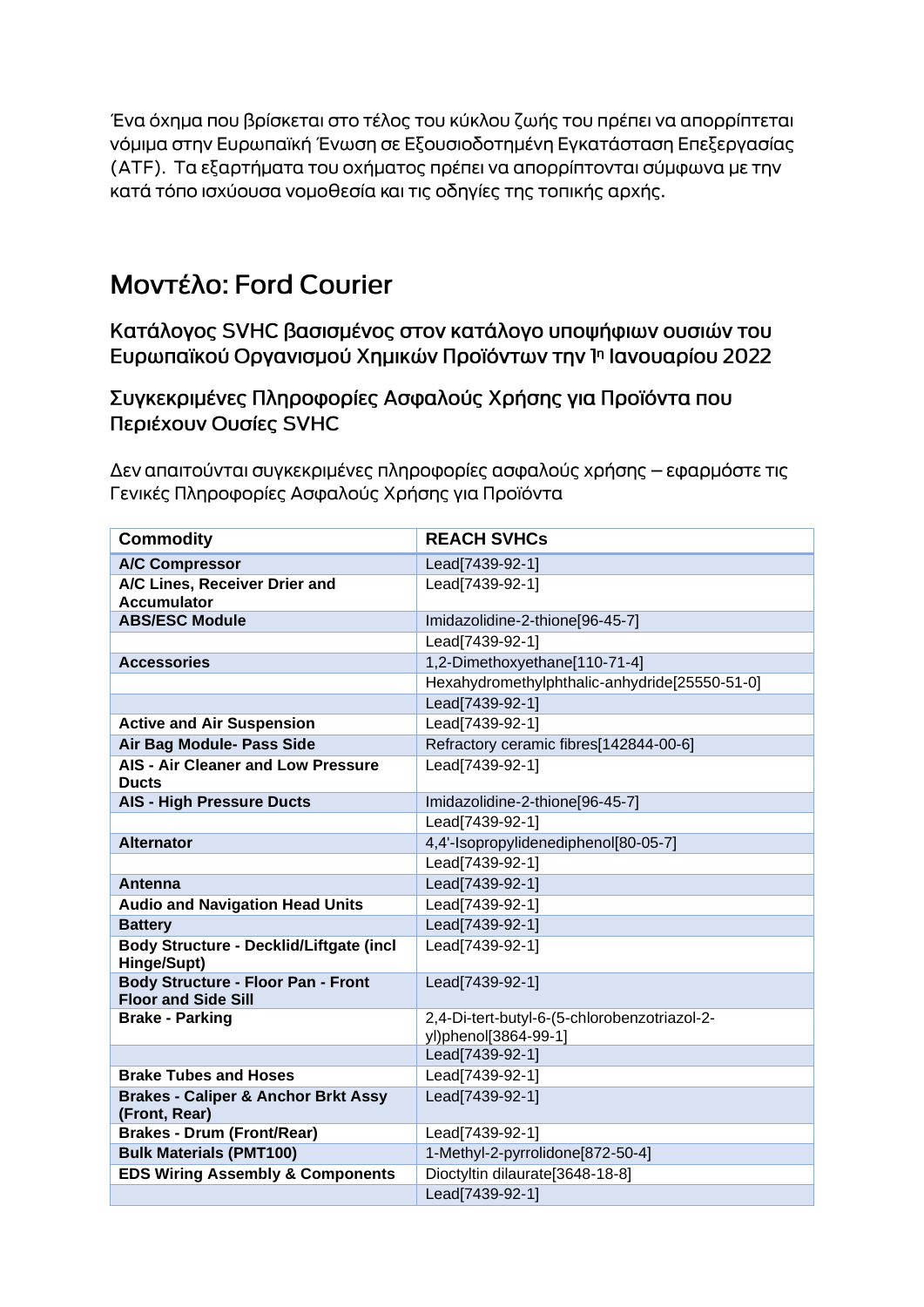| <b>EGR System (Gas/Diesel)</b>                                                | Lead[7439-92-1]                                                      |
|-------------------------------------------------------------------------------|----------------------------------------------------------------------|
| <b>Electro/Mechanical Devices</b>                                             | Lead[7439-92-1]                                                      |
| <b>Electro/Mechanical Devices -</b>                                           | Lead[7439-92-1]                                                      |
| <b>Reception</b>                                                              |                                                                      |
| <b>Electronic Modules - Displays</b><br><b>Electronic Modules - Door Zone</b> | Lead[7439-92-1]                                                      |
|                                                                               | Lead[7439-92-1]                                                      |
| <b>Electronic Modules - Power Sliding</b><br><b>Door</b>                      | Lead[7439-92-1]                                                      |
| <b>Electronic Modules - SYNC</b>                                              | 2-Methylimidazole[693-98-1]                                          |
| <b>Engine Covers and Badges</b>                                               | Lead[7439-92-1]                                                      |
| <b>Engine Sealing (Including head</b><br>gaskets)                             | Lead[7439-92-1]                                                      |
| <b>Engine Water Pumps</b>                                                     | Lead[7439-92-1]                                                      |
| <b>Evaporator and Blower Assemby</b>                                          | Lead[7439-92-1]                                                      |
| (HVAC Module)                                                                 |                                                                      |
| <b>FEAD</b>                                                                   | Lead[7439-92-1]                                                      |
| <b>Fixed Glass</b>                                                            | Lead[7439-92-1]                                                      |
| <b>Front / Rear Door Trim</b>                                                 | C,C'-azodi(formamide)[123-77-3]                                      |
|                                                                               | Octamethylcyclotetrasiloxane[556-67-2]                               |
| <b>Fuel Canister Assembly</b>                                                 | Lead[7439-92-1]                                                      |
| <b>Fuel Filler Pipes</b>                                                      | Imidazolidine-2-thione[96-45-7]                                      |
| <b>Fuel Injection</b>                                                         | Imidazolidine-2-thione[96-45-7]                                      |
| <b>Fuel Lines</b>                                                             | Lead[7439-92-1]                                                      |
| <b>Fuel Tanks</b>                                                             | Lead[7439-92-1]                                                      |
| <b>GOR and Radiator Support</b>                                               | Lead[7439-92-1]                                                      |
| <b>Headlamp / Side Marker</b>                                                 | Lead[7439-92-1]                                                      |
| <b>I/S Mirror</b>                                                             | Lead[7439-92-1]                                                      |
| <b>Instrument Cluster</b>                                                     | Lead[7439-92-1]                                                      |
| <b>Interior Lighting</b>                                                      | Lead[7439-92-1]                                                      |
| <b>IP Finish Panels/Registers</b>                                             | Boric acid[10043-35-3]                                               |
| <b>IP Substrate and Ducts</b>                                                 | 6,6'-Di-tert-butyl-2,2'-methylenedi-p-cresol[119-47-1]               |
| Latches - Hood, Decklid and Liftgate<br><b>Latches</b>                        | Lead[7439-92-1]                                                      |
| Latches - Side Door/Latch Mini Module                                         | Lead[7439-92-1]                                                      |
| <b>Locks</b>                                                                  | Hexahydromethylphthalic-anhydride[25550-51-0]                        |
|                                                                               | Lead[7439-92-1]                                                      |
| <b>Park Assist</b>                                                            | Lead[7439-92-1]                                                      |
| <b>Powertrain Control Module (PCM/EEC/</b><br>ECM)                            | Lead[7439-92-1]                                                      |
| <b>PT Mounts</b>                                                              | Lead[7439-92-1]                                                      |
| <b>PT Sensors</b>                                                             | Lead[7439-92-1]                                                      |
|                                                                               | Octamethylcyclotetrasiloxane[556-67-2]                               |
| <b>Rain and Daylight Sensor</b>                                               | 1,3,5-Tris(oxiranylmethyl)-1,3,5-triazine-                           |
|                                                                               | 2,4,6(1H,3H,5H)-trione[2451-62-9]                                    |
| <b>Restraint Electronics</b>                                                  | Lead[7439-92-1]                                                      |
| <b>Sealing - Door Dynamic Seals</b>                                           | 2,4-Di-tert-butyl-6-(5-chlorobenzotriazol-2-<br>yl)phenol[3864-99-1] |
| <b>Seat Belts (Front and Rear)</b>                                            | Lead[7439-92-1]                                                      |
| Seats - JIT                                                                   | Decamethylcyclopentasiloxane[541-02-6]                               |
|                                                                               | Lead[7439-92-1]                                                      |
| <b>Shock Absorbers</b>                                                        | Lead[7439-92-1]                                                      |
| Side Air Bag (SAB) and Curtain Air Bag<br>(CAB)                               | Lead[7439-92-1]                                                      |
| <b>Spare Wheel Winch</b>                                                      | Lead[7439-92-1]                                                      |
| <b>Speakers / Tweeters</b>                                                    | Imidazolidine-2-thione[96-45-7]                                      |